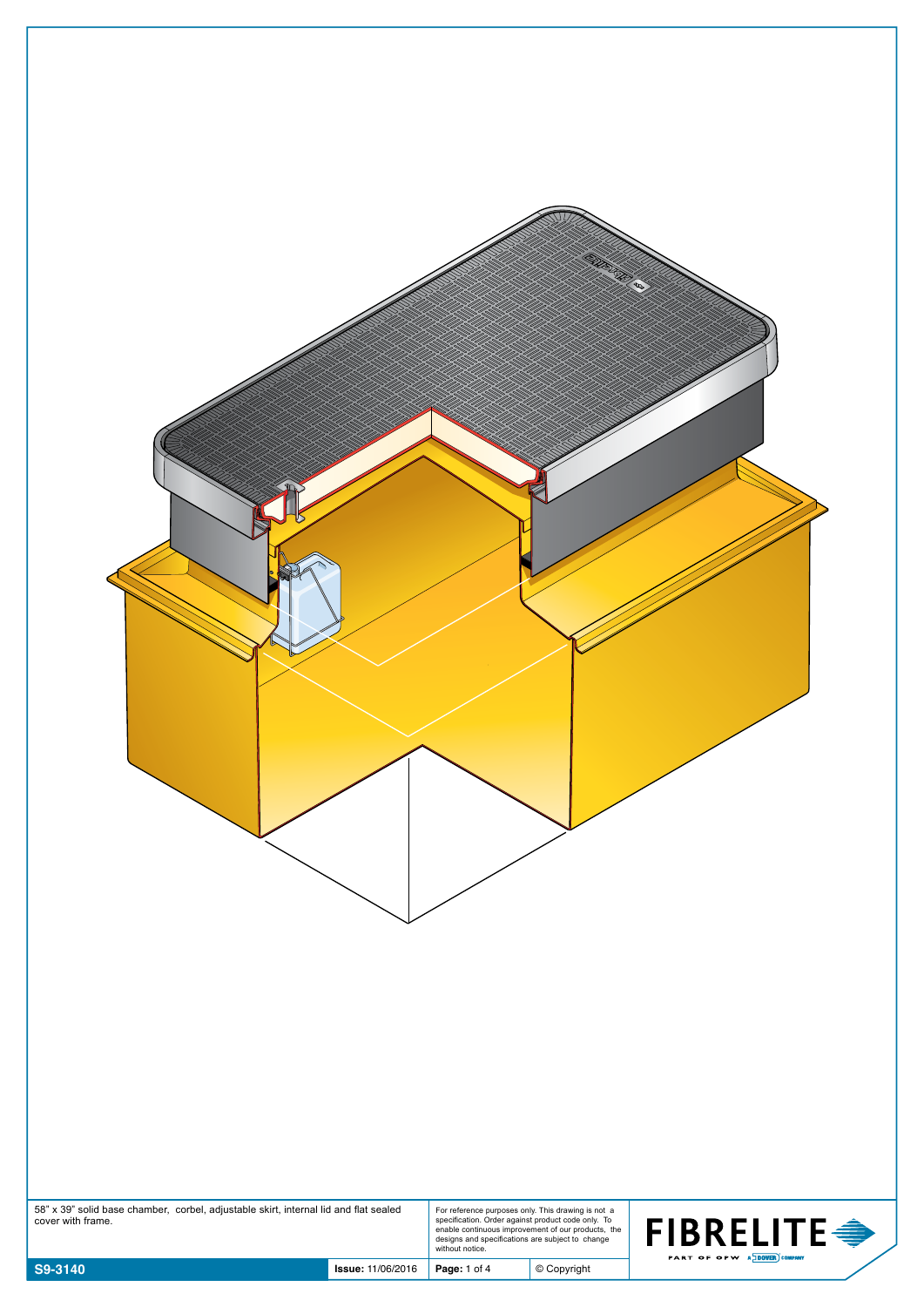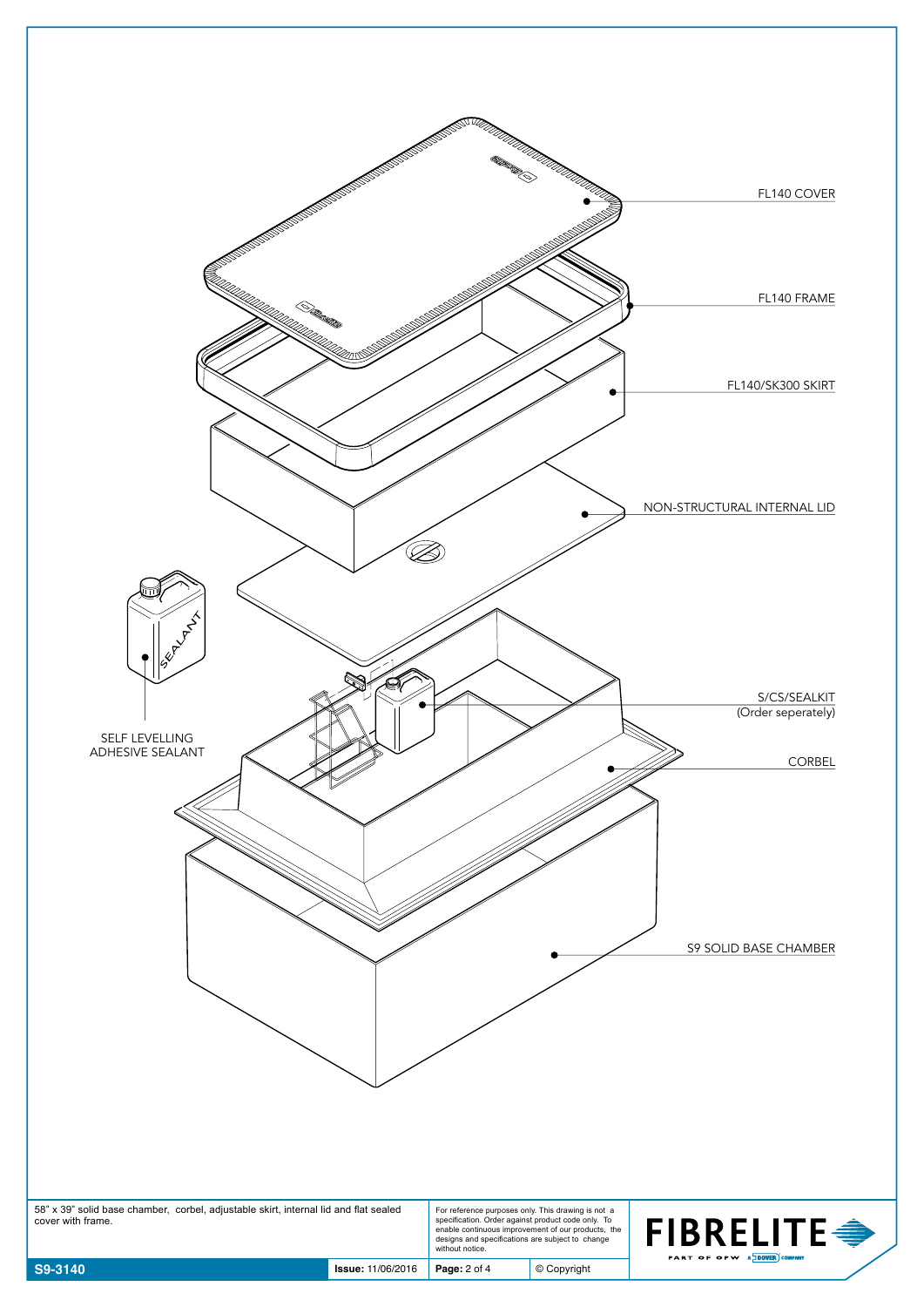

58" x 39" solid base chamber, corbel, adjustable skirt, internal lid and flat sealed cover with frame. For reference purposes only. This drawing is not a specification. Order against product code only. To enable continuous improvement of our products, the designs and specifications are subject to change without notice.



© Copyright